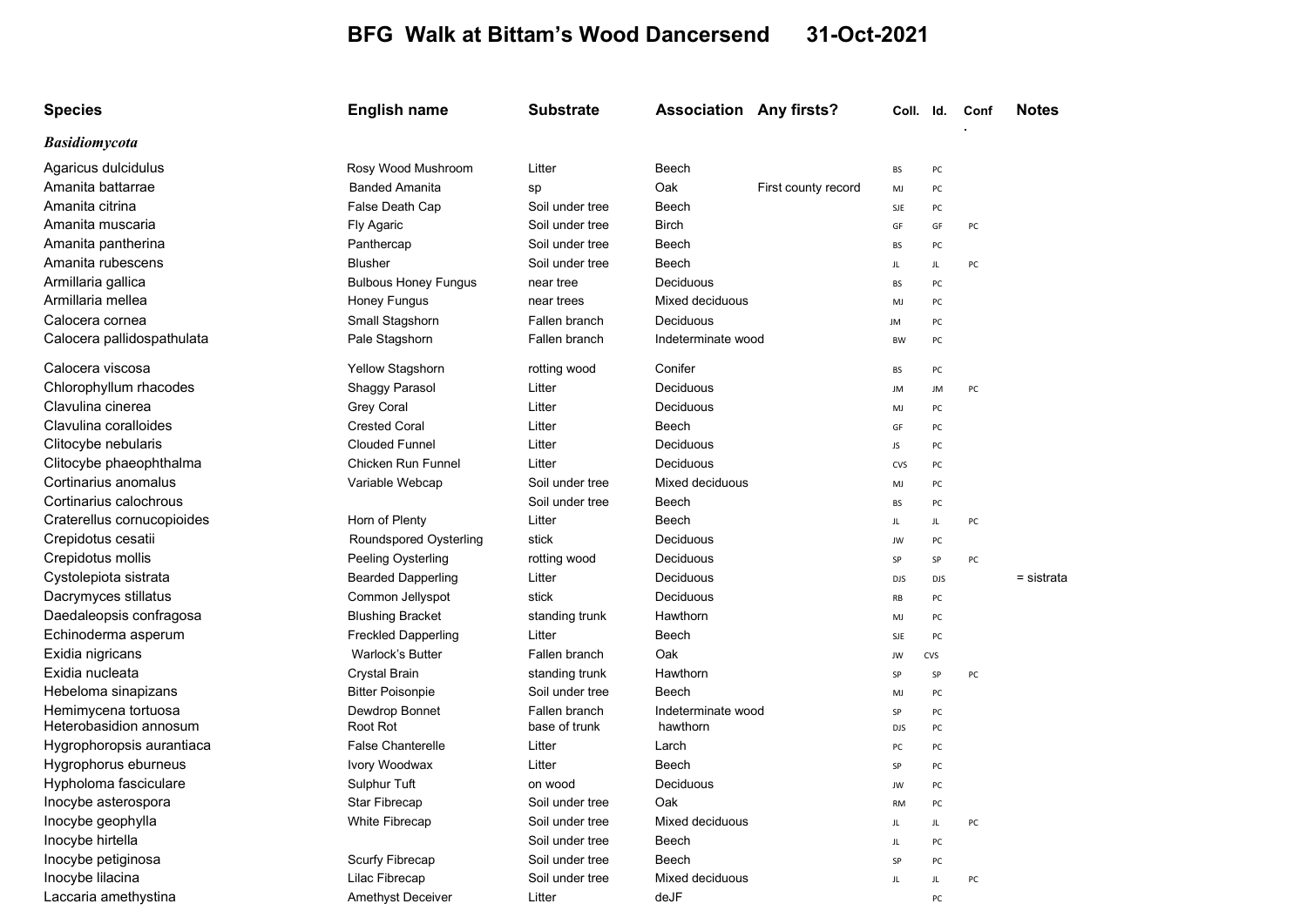| <sub>–</sub> accaria laccata | Deceiver                      | Litter              | Deciduous       |                     | <b>RM</b>  | PC         |    |
|------------------------------|-------------------------------|---------------------|-----------------|---------------------|------------|------------|----|
| Lactarius camphoratus        | <b>Curry Milkcap</b>          | Soil under tree     | Mixed deciduous |                     | JW         | PC         |    |
| Lactarius pyrogalus          | Fiery Milkcap                 | Soil under tree     | Hazel           |                     | MJ         | PC         |    |
| Lactarius quietus            | Oakbug Milkcap                | Soil under tree     | Oak             |                     | MJ         | PC         |    |
| Lactarius subdulcis          | Mild Milkcap                  | Soil under tree     | Mixed deciduous |                     | JL         | PC         |    |
| Lepista flaccida             | <b>Tawny Funnel</b>           | Litter              | Deciduous       |                     | <b>DJS</b> | <b>DJS</b> |    |
| Lepista nuda                 | <b>Wood Blewit</b>            | Litter              | Deciduous       |                     | SJE        | PC         |    |
| Lycoperdon perlatum          | <b>Common Puffball</b>        | Litter              | Deciduous       |                     | BS         | PC         |    |
| Lycoperdon pyriforme         | <b>Stump Puffball</b>         | on wood             | Deciduous       |                     | JW         | PC         |    |
| Marasmiellus ramealis        | <b>Twig Parachute</b>         | stick               | Deciduous       |                     | RM         | PC         |    |
| Marasmius bulliardii         |                               | Fallen leaf         | <b>Birch</b>    |                     | GF         | <b>DJS</b> |    |
| Megacollybia platyphylla     | <b>Whitelaced Shank</b>       | Litter              | Beech           |                     | CVS        | CVS        | PC |
| Mucidula mucida              | Porcelain Fungus              | Fallen branch       | Beech           |                     | SP         | PC         |    |
| Mycena abramsii              |                               | woody litter        | Deciduous       |                     | SP         | PC         |    |
| Mycena amicta                | <b>Coldfoot Bonnet</b>        | Litter              |                 |                     | JW         | PC         |    |
| Mycena arcangeliana          | Angel's Bonnet                | Fallen branch       | Deciduous       |                     | JW         | PC         |    |
| Mycena crocata               | Saffrondrop Bonnet            | Fallen branch       | Beech           |                     | JW         | JW         | PC |
| Mycena filopes               | Iodine Bonnet                 | Litter              | Deciduous       |                     | GF         | PC         |    |
| Mycena flavescens            |                               | Litter              | Deciduous       |                     | JW         | PC         |    |
| Mycena galericulata          | <b>Common Bonnet</b>          | Fallen branch       | Oak             |                     | GF         | PC         |    |
| Mycena polygramma            | <b>Grooved Bonnet</b>         | on wood             | Deciduous       |                     | CVS        | CVS        | PC |
| Mycena purpureofusca         |                               | loose piece of bark | Conifer         | First county record | $\sf S$    | PC         |    |
| Mycena rosea                 | Rosy Bonnet                   | Litter              | Deciduous       |                     | PC         | PC         |    |
| Mycena stylobates            | <b>Bulbous Bonnet</b>         | Litter              | Deciduous       |                     | <b>RM</b>  | PC         |    |
| Neoboletus Iuridiformis      | Scarletina Bolete             | Soil under tree     | Beech           |                     | MJ         | PC         |    |
| Phellinus ferreus            | <b>Cinnamon Porecrust</b>     | Fallen branch       | Deciduous       |                     | SP         | <b>CVS</b> |    |
| Pholiota squarrosa           | Shaggy Scalycap               | base of tree        | Beech           |                     | RB         | PC         |    |
| Plicaturopsis crispa         | Crimped Gill                  | Fallen branch       | <b>Birch</b>    |                     | <b>BS</b>  | PC         |    |
| Pluteus cervinus             | Deer Shield                   | Fallen branch       | Deciduous       |                     | BS         | <b>BS</b>  | PC |
| Polyporus squamosus          | Dryad's Saddle                | inside hollow trunk | Alder           |                     | MJ         | MJ         | PC |
| Psathyrella piluliformis     | Common Stump Brittlestem      | Fallen branch       | Deciduous       |                     | GF         | PC         |    |
| Rhodoollybia butyracea       | <b>Butter Cap</b>             | Litter              | Deciduous       |                     | <b>DJS</b> | <b>DJS</b> |    |
| Ripartites tricholoma        | <b>Bearded Seamine</b>        | Litter              | Deciduous       |                     | JM         | <b>DJS</b> | PC |
| Russula cyanoxantha          | <b>Charcoal Burner</b>        | Soil under tree     | Mixed deciduous |                     | MJ         | PC         |    |
| Russula farinipes            |                               | Soil under tree     | Deciduous       |                     | PC         | PC         |    |
| Russula fellea               | <b>Geranium Brittlegill</b>   | Soil under tree     | Beech           |                     | BS         | PC         |    |
| Russula fraɑilis             | Fragile Brittlegill           | Soil under tree     | Oak             |                     | MJ         | PC         |    |
| Russula graveolens           |                               | Soil under tree     | Oak             |                     | BS         | PC         |    |
| Russula nigricans            | <b>Blackening Brittlegill</b> | Soil under tree     | Beech           |                     | MJ         | PC         |    |
| Russula nobilis              | <b>Beechwood Sickener</b>     | Soil under tree     | Beech           |                     | GF         | PC         |    |
| Russula ochroleuca           | Ochre Brittlegill             | Soil under tree     | Mixed deciduous |                     | BW         | PC         |    |
| Russula veternosa            |                               | Soil under tree     | Beech           |                     | MJ         | PC         |    |
| Schizopora paradoxa          | <b>Split Porecrust</b>        | Fallen branch       | Deciduous       |                     | CVS        | CVS        |    |
| Scopuloides rimosa           |                               | Fallen branch       | Deciduous       |                     | CVS        | CVS        |    |
| Stereum gausapatum           | <b>Bleeding Oak Crust</b>     | Fallen branch       | Oak             |                     | CVS        | PC         |    |
| Stereum hirsutum             | Hairy Curtain Crust           | Fallen branch       | Deciduous       |                     | BS         | PC         |    |
| Stereum subtomentosum        | Yellowing Curtain Crust       | Fallen branch       | Deciduous       |                     | BS         | PC         |    |